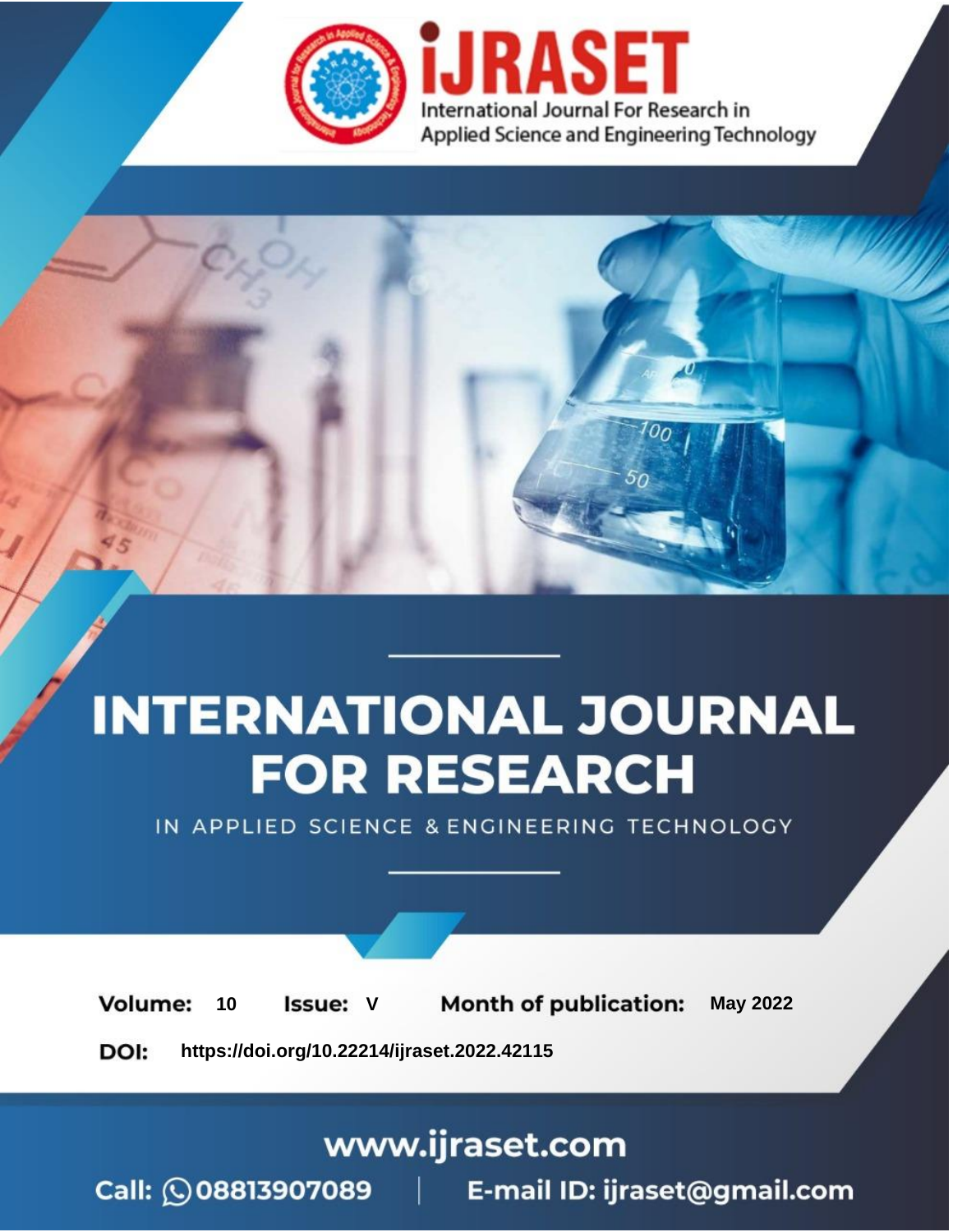

### **GDP of Indian Economy and Its Impact on Inflation**

Santosh J. Lagad<sup>1</sup>, Kailash D. Rodge<sup>2</sup>, Madhuri R.Gulave<sup>3</sup>

*1, 2, 3Dada Patil Mahavidyalaya, Karjat Dist. Ahmednagar Savitribai Phule Pune University Pune (India)*

*Abstract: Paper focuses on relationship and collision of inflation and population growth with GDP. This paper investigates the impact of Inflation and Population on GDP of India. The change in GDP is taken as dependent variable while Population and Inflation are considered as independent variables. The data have been taken from secondary sources i.e. financial reports of the RBI and World Bank. The period of the study comprehends twenty years as it provides us a sound analytical position for observing GDP, Population and Inflation at the national level of the Indian economy. The analysis has been carried out with the help of correlation, regression analysis, t-test and ANOVA model using SPSS software. Keywords: Inflation, GDP, Regression, Tax bracket.*

#### **I. INTRODUCTION**

Financiers are probable to hear the stipulations, gross domestic product (GDP) and inflation, just about on a daily basis. They often feel that these facts must have reviewed as a surgeon would study a patient's map before surgery. National income deals the money worth of the flow of productivity of goods and services formed within a financial system over a period, where Inflation can indicate either a raise in the currency supply or enhancing in price level. Commonly, when there is increase in inflation there is increase in prices too. If the money supply has been augmented, then there is enlargement in price levels (Zaigham Abbas Khan et.al 2013). Though inflation has always been a major public concern and always been subject to heated political debate, it is an astonishing truth that since 1950 India has experienced one of the lowest inflation rates in the world in comparison to other developing countries and most of these years it had consistently maintained a steady control over the inflation rate by limiting it to only a single digit figure. (DR.S.JAMUNA, 2016) The biggest turmoil of inflation came in the year 2008 to 2009 when India experienced both the highest ever rate of inflation in the country and the lowest rate also within span of just few months.

#### **II. CAUSES OF INFLATON**

Inflation refers to a rise in prices that causes the purchasing power of a nation to fall. Inflation is a normal economic development as long as the annual percentage remains low; once the percentage rises over a pre-determined level, it is considered an inflation crisis. There are many causes for inflation, depending on a number of factors (S.Jamuna, 2016).

- *1)* Excess printing of money: Inflation can happen when governments print an excess of money to deal with a crisis. As a result, prices end up rising at an extremely high speed to keep up with the currency surplus. This is called the demandpull, in which prices are forced upwards because of a high demand.
- *2)* Rise in production costs: Another common cause of inflation is a rise in production costs, which leads to an increase in the price of the final product e.g. if raw materials increase in price, this leads to the cost of production increasing, this in turn leads to the company increasing prices to maintain steady profits. Rising labour costs can also lead to inflation. As workers demand wage increases, companies usually chose to pass on those costs to their customers.
- *3)* International lending and national debts: Inflation can also be caused by international lending an national debts. As nations borrow money, they have to deal with interests, which in the end cause prices to rise as a way of keeping up with their debts. A deep drop of the exchange rate can also result in inflation, as governments will have to deal with differences in import/export level.
- *4)* Rise in tax and duties: Finally, inflation can be caused by federal taxes put on consumer products such as cigarettes or fuel. As the taxes rise, suppliers often pass on the burden to the consumer; the catch, however, is that once prices have increased, they rarely go back, even if the taxes are later reduced. Wars are often cause for inflation, as governments must both recoup the money spent and repay the funds borrowed from the central bank. War often affects everything from international trading to labour costs to product demand, so in the end it always produces a rise in prices.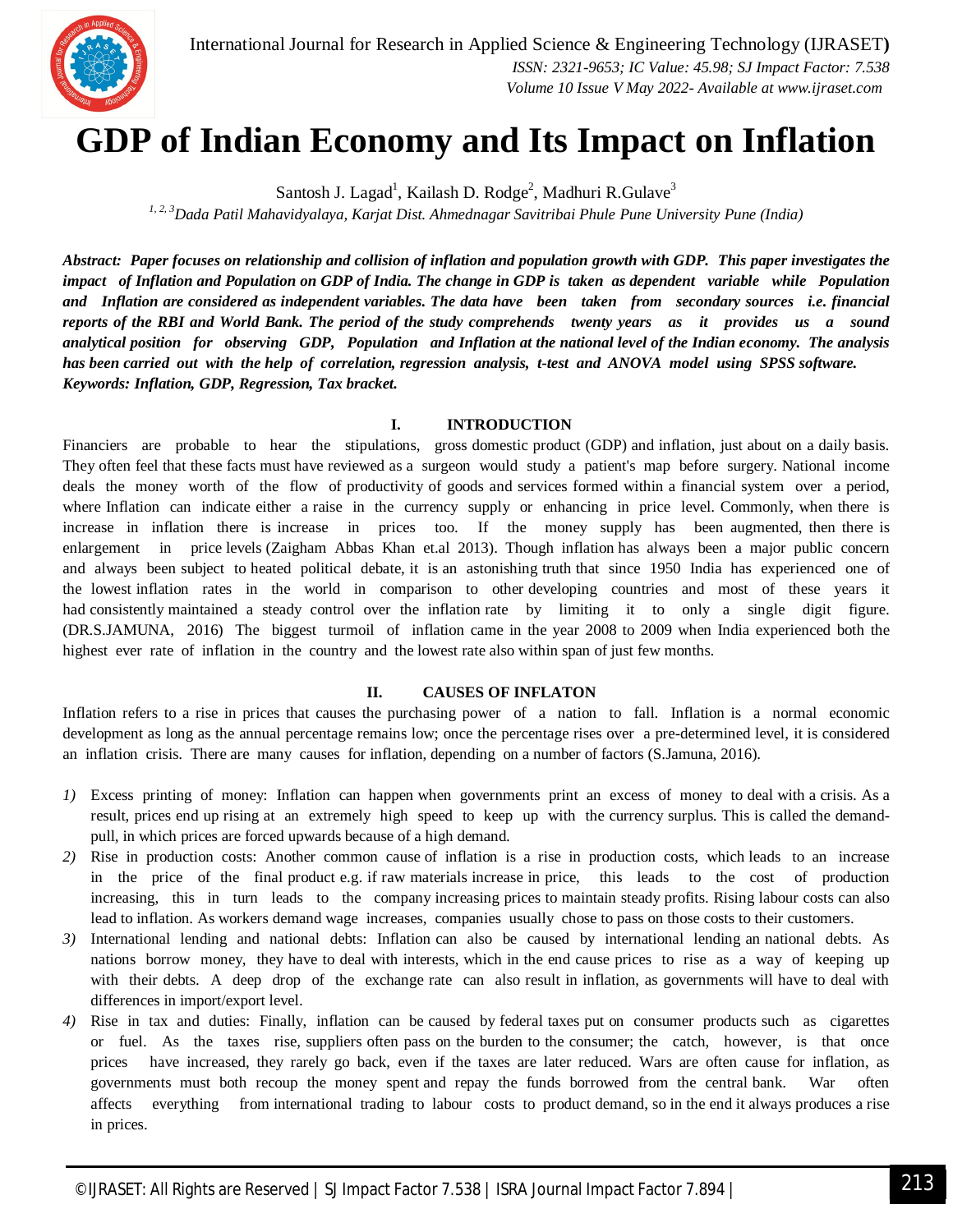

 *ISSN: 2321-9653; IC Value: 45.98; SJ Impact Factor: 7.538 Volume 10 Issue V May 2022- Available at www.ijraset.com*

#### *A. Effect of Inflation*

Most effect of inflation are depressing and can hurt economy alike:

- *1)* Inferior national saving (when there is a lofty inflation, saving money would mean surveillance your cash diminish in value relentlessly, so people lean to pay out the cash on something else).
- *2)* Fixed income recipients will be hurt (as inflation augments, their incomes do not rise, and as a result, their income will have not as much of value over time).
- *3)* Causes a rise in tax bracket (people will be taxed a higher proportion if their income increases following an inflation boost).
- *4)* Currency degradation is (which lowers the significance of a legal tender, and occasionally become a source of new currency to be born).
- *5)* Growing prices of imports (if the currency has desecrated, then its purchasing power in the global market is lesser.(Zaigham Abbas Khan et.al 2013).

#### *B. GDP and Inflation*

Money has considered as storage of value. When money grasps its worth, people feel secure saving it. Inflation declines the utility of money as storage of value, since every unit of money is value less with the passing of time and enhance of inflation, so people lean to pay out money on something else that can play the role of "the storage of value". In the meantime, the inflation has negative connection with national income and at the same time have negative impact on national savings because of the lower purchasing power.

#### *C. Effects of Population*

Population increase put forth supplementary strain on natural resource utilization. People have to fed, housed, and dressed; as population raises, the requirement for food and materials swells. The escalating utilization of land and resources, at some position go beyond the carrying facility and causes the natural resources ineffective or exhausted. This could effect in economic hardship. Specifically every addition in population has directed to more troubles than settlement. Some of the negative effects of population increase include high population growth rates need immense investment in Social infrastructure. Due to the scarcity of investment finances, social infrastructure like schooling, wellbeing, transportation and accommodation is likely to diminish. This results in congestion and declining value of services. Every year the world population enlarges by about 80 million. Towards the finish of 2011, the total attains seven billion, having more than twice since 1965. The Gross Domestic Product (GDP) in India expanded 1.80 per cent in the third quarter of 2016 over the previous quarter. GDP Growth Rate in India averaged 1.67 per cent from 1996 until

2016, reaching an all-time high of 5.80 per cent in the second quarter of 2009 and a record low of -1.80 per cent in the first quarter of 2009(Trading Economics, 2016). It has estimated to rise to 9.3 billion in 2050. The carrying ability of the earth for humans has determined by global inhabitants, economic means to devour resources, the technology available and the selection of lifestyle. Correct population data is an essential element of social and economic strategy. Governments cannot distribute well- organized services and infrastructure without facts of the national demographic sketch – the mass of the population, where people exist, how aged they are, and the net effect of birth rates, death rates and exodus (Zaigham Abbas Khan et.al 2013).

#### **III. LTERATURE REVIEW**

Tobin, (1965) in his paper "Money and Economic Growth" regarded money as a substitute for capital, and shows that higher inflation enhances investment and causes a higher level of output. National income deals the money worth of the flow of productivity of goods and services formed within a financial system over a period, where Inflation can indicate either a raise in the currency supply or enhancing in price level. Commonly, when there is increase in inflation there is increase in prices too.

Denison, E.F. , (1981)in his paper "International Transactions in Measures of the Nation's Production" analysed that net exports should be deflated by means of an import price index, sets up the term "Command GDP" to portray real GDI in the United States. This is the identical measure illustrated in the SNA 1993. Denison's terminology and methodology are afterward used by the National Income and Product Accounts in the United States when constructing their Command GDP measure.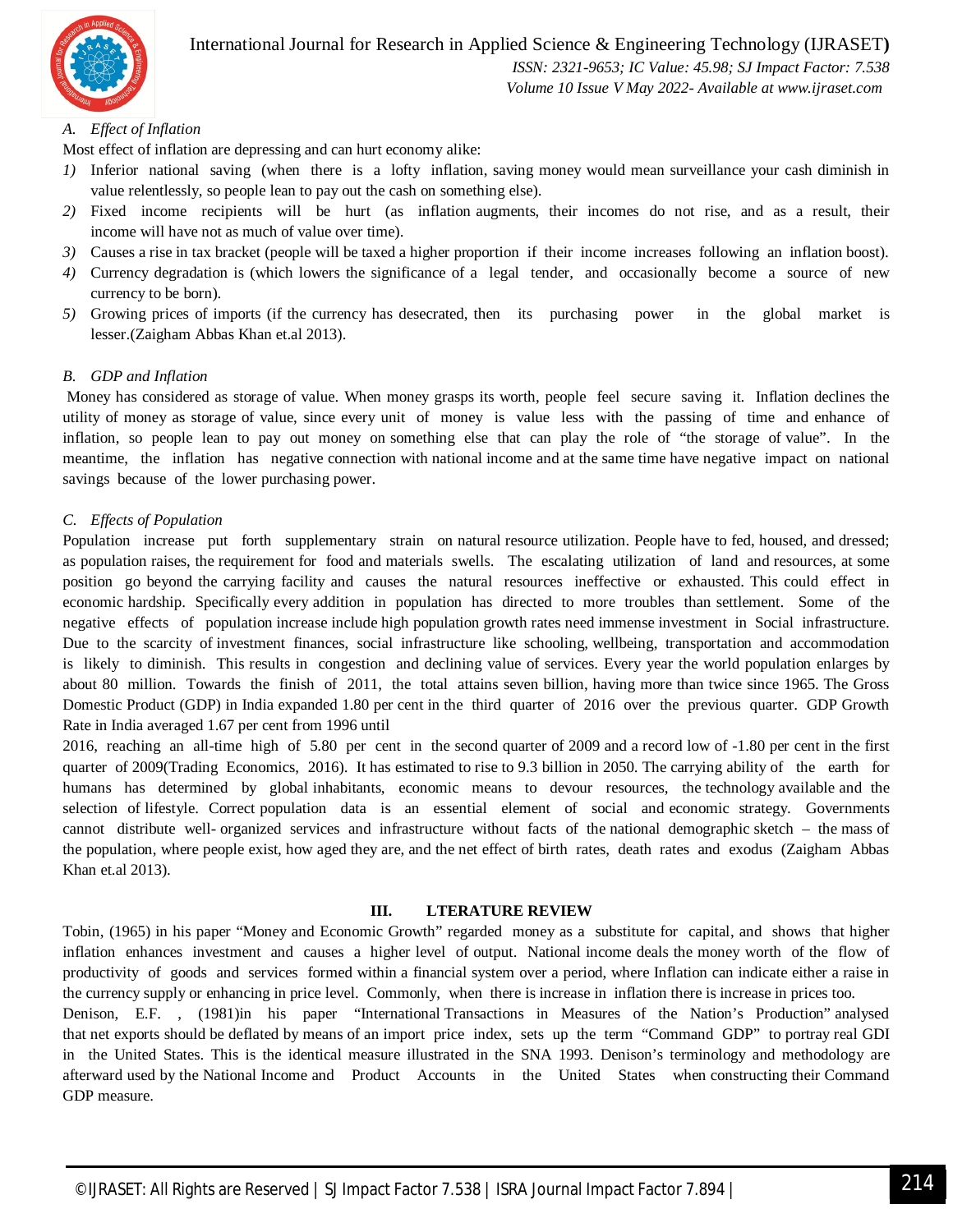

 *ISSN: 2321-9653; IC Value: 45.98; SJ Impact Factor: 7.538 Volume 10 Issue V May 2022- Available at www.ijraset.com*

Judson, Ruth, Orphanides, &Athanasios , (1996)in their paper "Inflation, Volatility and Growth"found a significant negative inflation-growth effect for a large panel; but when splines are introduced the relation turns out to be insignificant for inflation rates below 10%.

Khan, A. H. &Qasim, M. A., (1996)in their paper "Inflation in Pakistan Revisited" described that food inflation to be determined by money supply, value-added in manufacturing and wheat support price in Pakistan. Non- food inflation is determined by money supply, real GDP, import prices and electricity prices. It is scarcely astonishing that changes in the wheat support price have an effect on the food price index, given that wheat products account for 14 per cent of the index. Nevertheless, this does not routinely entail that headline inflation is exaggerated by changes in the value of one particular item. Certainly, Khan and Qasim discover that generally inflation is only determined by money supply, import prices, and real GDP.

Sarel, (1996) in his paper "Non linearaffects of inflation on economic growth" attempted an alternative empirical investigation of the problem and also concludes that inflation affects growth only if it breaches a specific 'threshold' rate of inflation but not otherwise. He concludes that an inflation threshold of about 8 % for a pooled sample of a large number of countries, including India, serves as a good common benchmark for the sample as a whole. Since the common threshold is an estimate from a pooled sample, it may not be exactly suitable for particular country if taken in isolation. There is, therefore, a need to have yet another empirical assessment of the problem of finding the level at which inflation actually begins to erode economic growth in given economy.

Bruno & M and W Easterly, (1998) in their paper "Inflation Crisis and Long Run Growth"concluded that there was no evidence of a growth-inflation tradeoff in a sample which excluded discrete high inflationary crisis. On the other hand, there was ample evidence to show that growth turned sharply negative when inflation crossed past a high threshold rate of 40 % per annum. They also argue that the failure of investigators in detecting a meaningful relationship between inflation and growth can be attributed to a stylised rapid recovery of output after inflation which, on an average, renders the overall statistical relationship insignificant.

Ghosh, Atish, & Steven Phillips, (1998)in their paper "Inflation, Disinflation, and Growth"found for IMF member countries, at low inflation rates a positive inflation-growth correlation, and for higher inflation rate a negative inflation- growth relation. Further the negative relation that they find is non-linear whereby the marginal effect is stronger at lower inflation rates than at higher ones.

Fischer,S.,Feldstein,M., Lucas, (2000) in their paper "Inflation and Welfare" found that Inflation and its inconsistency necessitate great real costs to the market. Numerous studies demonstrate that a 10% inflation rate can create losses of approximately 3% of the real GNP in the course of saving and investment misallocation or the loss of value of real balances.

Khan, Mohsin, &Abdelhak, (2000) in their paper "Threshold Effects in the Relationship Between Inflation and Growth" found a significant negative effect of inflation that starts above a certain "threshold" inflation rate level and continues for all higher rates. The threshold inflation rate is found to be 1% for industrial countries and 11% for developing countries; below these rates the inflation growth effect is positive.

Hall, R. E. & Jones, C. I, (2007)in their paper "The Value of Life and the Rise in Health Spending" stated that expenditure on wellbeing to enlarge life allow individuals to buy extra periods of utility. The marginal utility of life addition does not decrease. As a consequence, the best composition of total expenditure moves toward health, and the health share rise along with income.

Lokeswar Reddy, (2012)in his paper "Impact of Inflation and GDP on Stock Market Returns in India"emphasized Inflation is a situation in the economy where, there is more money chasing less of goods and services. In other words, it means there is more supply/availability of money in the economy and there are less of goods and services to buy with that increased money. Thus goods and services command a higher price than actual as more people are willing to pay a higher value to buy the same goods. In this inflationary situation, there is no real growth in the output of the economy per se. It's simply more money chasing few goods and services.

Dr.S.Jamuna, (2016)in his paper "Inflation and its impact on India" found that Inflation has always been a major public concern and always been subject to heated political debate, it is an astonishing truth that since 1950 India has experienced one of the lowest inflation rates in the world in comparison to other developing countries and most of these years it had consistently maintained a steady control over the inflation rate by limiting it to only a single digit figure. The biggest turmoil of inflation came in the year 2008 to 2009 when India experienced both the highest ever rate of inflation in the country and the lowest rate also within span of just few months.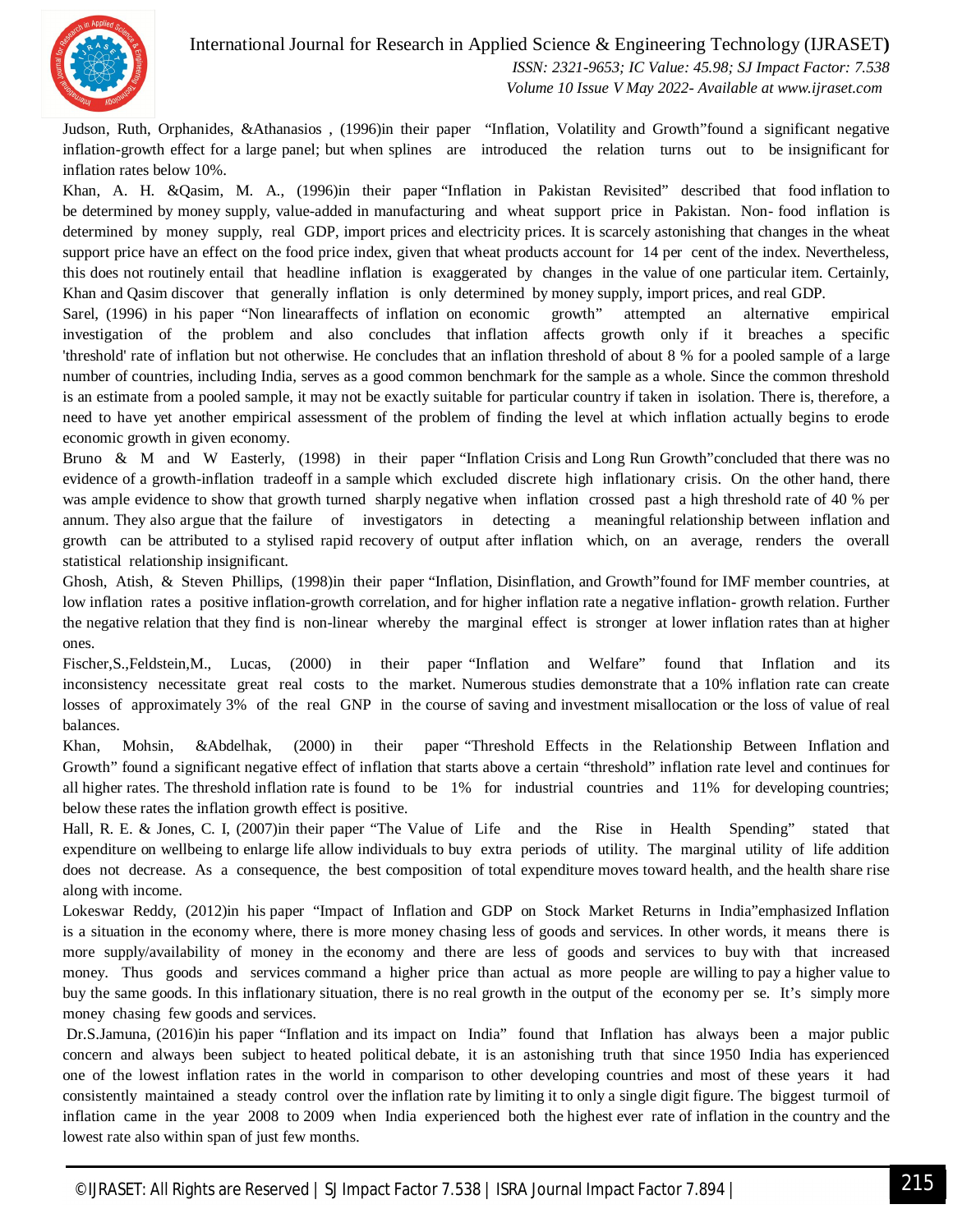

 *ISSN: 2321-9653; IC Value: 45.98; SJ Impact Factor: 7.538 Volume 10 Issue V May 2022- Available at www.ijraset.com*

#### **IV. OBJECTIVES**

The purpose and objectives of this research is to:

*1)* To assess the relationship among inflation, population growth and GDP during year 1996-2016.

*2)* To test the impact of inflation and population growth on GDP in Indian Economy.

#### **V. MODEL OF THE RESEARCH PAPER**

Regression Equation is as follows; a)  $GDP = \alpha + \beta^*P$  (i) b) GDP =  $\alpha + \beta *I$  (ii) Where: 'P': Population 'I': Inflation Rate 'α': representing the coefficient intercept term as constant

'β': representing the slope intercept as vibrant due the multiplier value of Population and Inflation in Time.

#### *A. Research Hypothesis*

H0A: Population has no significant impact on GDP in Indian Economy.

H1A: Population has a significant impact on GDP in Indian Economy.

H0B: Inflation has no significant impact on GDP level in Indian Economy.

H1B: Inflation has a significant impact on GDP level in Indian Economy.

#### *B. Research Methdology And Data*

For the present study descriptive research cum analytical design is used. The study describes the impact of inflation and population growth on GDP in the Indian Economy. The period that has been chosen for the present study is from 1996-1997 to 2015-2016. For the research study, data has been gathered from the financial reports of the RBI and World Bank. The period of study comprehends twenty years, as it will provide us a sound analytical position for observing the relationship between GDP, Population growth and Inflation in the Indian economy. The analysis has been carried out with the help of correlation, regression analysis, T-test and ANOVA model using SPSS software

| Year      | <b>GDP</b><br>Market<br>at                    | Population Growth | Inflation, Consumer          |
|-----------|-----------------------------------------------|-------------------|------------------------------|
|           | Prices                                        | (In Millions)     |                              |
|           | (Billion)                                     |                   | Price Rate                   |
| 1996-1997 | 14192.77                                      | 946               | 256                          |
| 1997-1998 | 15723.94                                      | 964               | 264                          |
| 1998-1999 | 18033.78                                      | 983               | 293                          |
| 1999-2000 | 20121.98                                      | 1001              | 306                          |
| 2000-2001 | 21686.52                                      | 1019              | 305                          |
| 2001-2002 | 23483.30                                      | 1040              | 309                          |
| 2002-2003 | 25306.63                                      | 1056              | 319                          |
| 2003-2004 | 28379.00                                      | 1072              | 331                          |
| 2004-2005 | 32422.09                                      | 1089              | 340                          |
| 2005-2006 | 36933.69                                      | 1106              | 353                          |
| 2006-2007 | 42947.06                                      | 1122              | 380                          |
| 2007-2008 | 49870.90                                      | 1138              | 409                          |
| 2008-2009 | 56300.63                                      | 1154              | 450                          |
| 2009-2010 | 64778.28                                      | 1170              | 513                          |
| 2010-2011 | 77841.16                                      | 1186              | 564                          |
| 2011-2012 | 87360.39                                      | 1220              | 611                          |
| 2012-2013 | 99513.44                                      | 1235              | 672                          |
| 2013-2014 | 112727.6                                      | 1251              | 750                          |
| 2014-2015 | 124882.1                                      | 1267              | 800                          |
| 2015-2016 | 135760.9                                      | 1283              | 835                          |
| $\sim$    | $\sqrt{11}$ $\sqrt{11}$ $\sqrt{1}$ $\sqrt{1}$ | $201 \wedge T$    | $P = 1$ $(1, 1, 1, 0, 1, 0)$ |

Table 1. Gross Domestic Product Population Growth and Inflation Rate

Source: (World Bank Group, 2016) (Reserve Bank of India, 2016).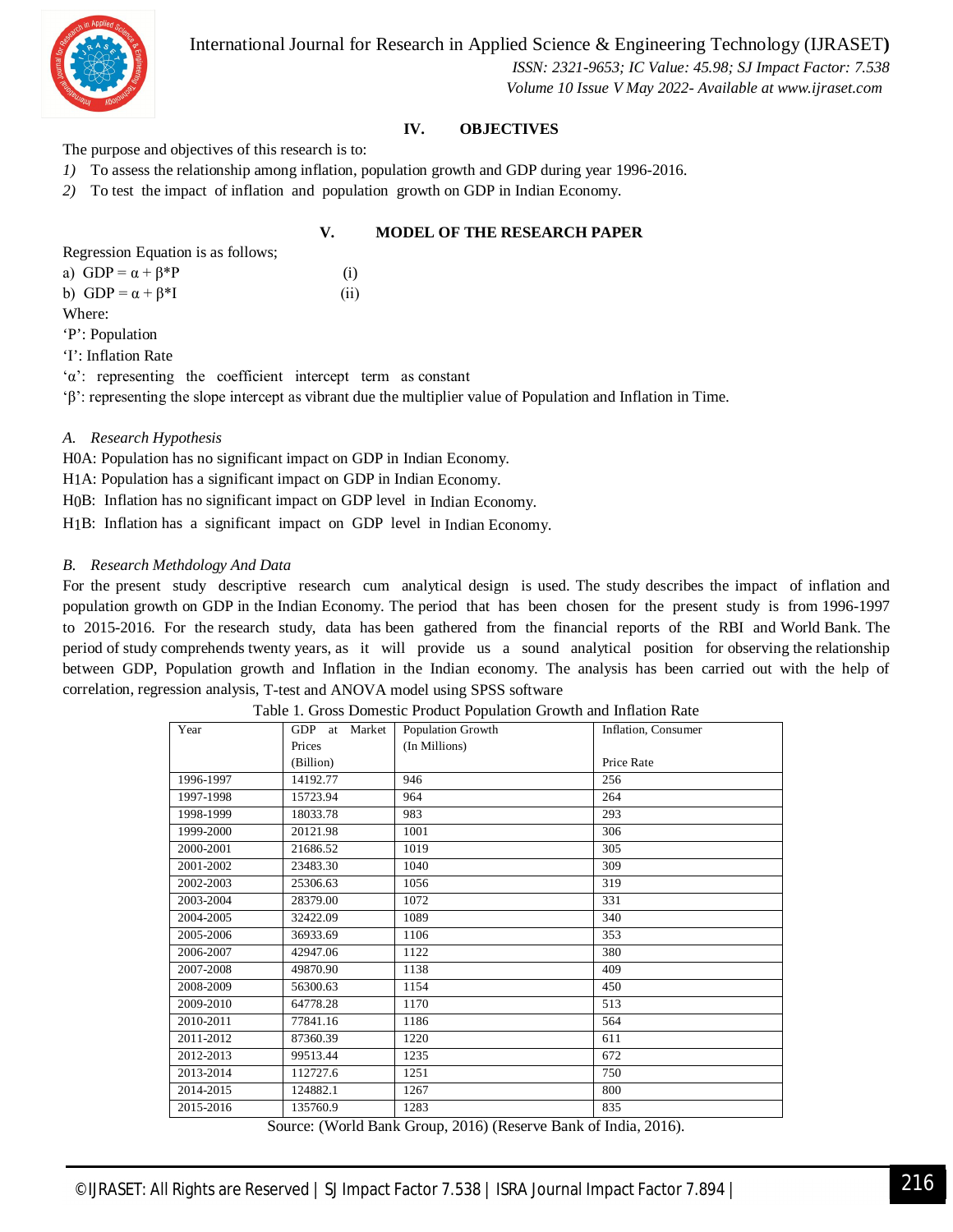

 *ISSN: 2321-9653; IC Value: 45.98; SJ Impact Factor: 7.538 Volume 10 Issue V May 2022- Available at www.ijraset.com*

A constant growth rate was observed in Inflation, Population growth and GDP during the year 1996-1997 to 2015-2016. It showed that inflation rates were consistently growing at 3 to 4 per cent during 1996-97 to 1999-2000 andin 2000-01, it decreased from 306 to 305 during 1999-2000 to 2000-01. GDP increased at a rate of 10 to15 per cent during 1996-97 to 2000-01 while population growth was increased at a rate of around 2 per cent. During 2014 to 2016, GDP rate fall down below 10 per cent. Population growth rate was constant around 1.27 per cent. Inflation rate is also increased at a decreasing rate

#### **VI. ANALYSIS AND INTERPRETATION**

After analyzing the available data, the following interpretation has been made

| Table 2. Descriptive statistics |          |                |             |  |  |  |  |
|---------------------------------|----------|----------------|-------------|--|--|--|--|
| Variables                       | Mean     | Std. Deviation | Number of   |  |  |  |  |
|                                 |          |                | Observation |  |  |  |  |
| <b>GDP</b>                      | 54413.31 | 38981.17       | 20          |  |  |  |  |
| Population growth               | 1115.10  | 104.66         | 20          |  |  |  |  |
| Inflation                       | 453.00   | 187.87         | 20          |  |  |  |  |

Standard deviation is widely used for measuring dispersion or variability. The mean of GDP is 54413.31and standard deviation is 38981.17and the mean of Population is 1115.10and the standard deviation is 104.66. This indicates that deviation in GDP is greater than Population. In addition, the mean of Inflation is 453.00and the standard deviation is 187.87 (Table 2). Therefore, it is concluded that Inflation is unstable and unpredictable

| 3. Correlation Between GDP, Population And Inf |            |            |           |  |  |
|------------------------------------------------|------------|------------|-----------|--|--|
| Variables                                      | <b>GDP</b> | Population | Inflation |  |  |
| GDP                                            |            |            |           |  |  |
| Population                                     | 0.951      |            |           |  |  |
| Inflation                                      | 0.998      |            |           |  |  |

Table 3.Correlation Between GDP,Population And Inflation

(Significant at 5 percent level of significance)

It is observed that the correlation between Gross Domestic Product and Populations positive (i.e. 0.951) and is significant at the 5% level of significance. The correlation between GDP and Inflation is positive (i.e.0.998) and also considerable. It can be inferred that Population and inflation have positive and significant correlation.

| Model fit Between GDP and Population |         |         |        |         |  |  |  |
|--------------------------------------|---------|---------|--------|---------|--|--|--|
| R-Square                             | F-test  | St.beta | T-test | P value |  |  |  |
| 0.903                                | 168.48  | 0.951   | 12.98  | 0.000   |  |  |  |
| Model fit Between GDP and Population |         |         |        |         |  |  |  |
| R-Square                             | F-test  | St.beta | T-test | P value |  |  |  |
| 0.996                                | 4772.87 | 0.998   | 69.09  | 0.000   |  |  |  |

Table 4.Summarized result of the research model

\*Significant at 5 Percent level of significance

The result of various statistical techniques shows in the above table which were applied on the data of our proposed model (GDP and Population, Inflation). It is observed that the value of R-Square is 0.903 for the first model and 0.996 for the second model, which shows that Population explains 90% and on the other side Inflation explains only 99% on GDP. Table 4 also shows the value of beta is positive in both the cases and is larger in case of Population which means that a unit change in Population brings about greater positive change in GDP but the impact of Inflation is less. Most importantly the table shows that the p-value is less in both the cases of Population and Inflation which states that Population and Inflation both has significant impact on the GDP.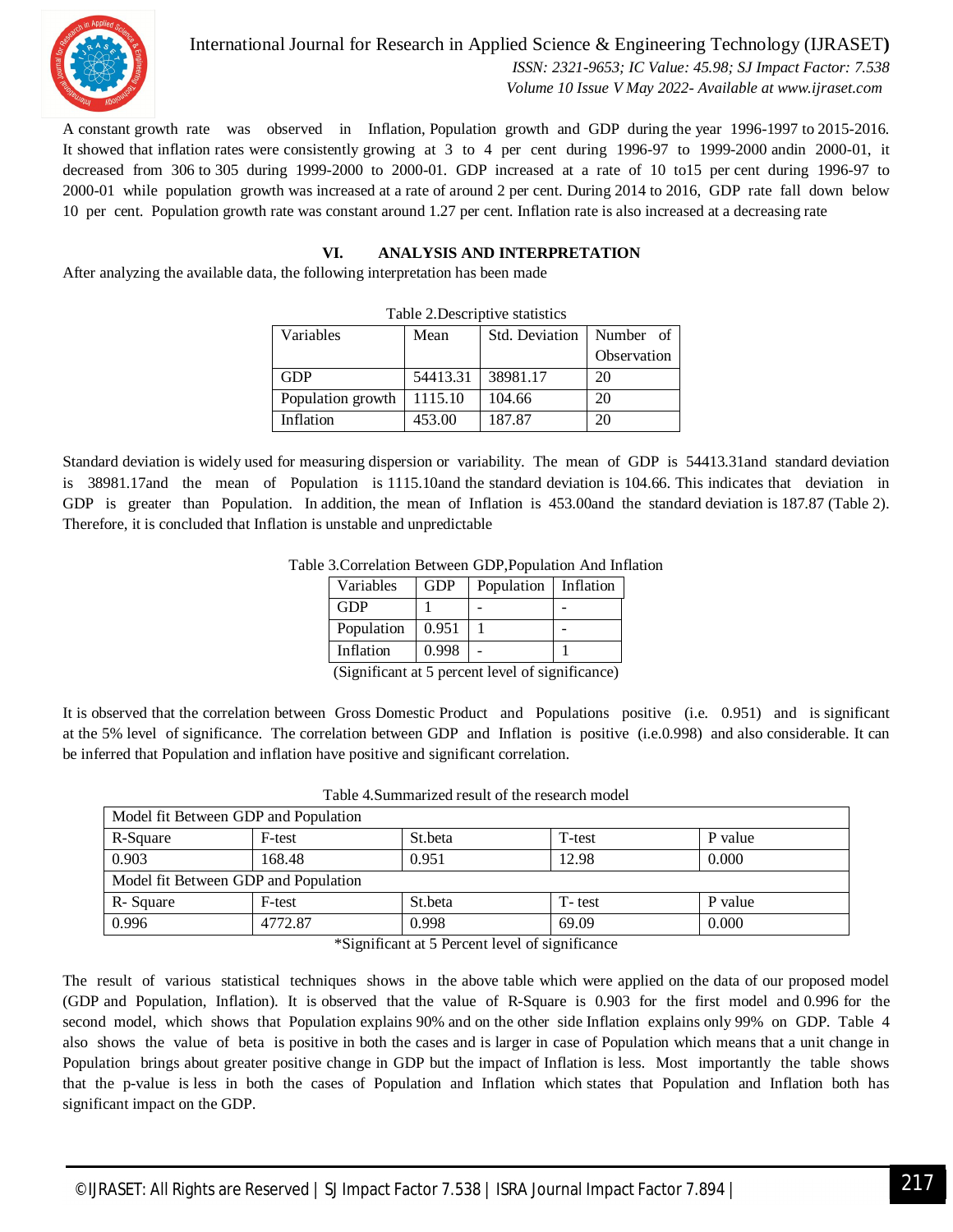

 *ISSN: 2321-9653; IC Value: 45.98; SJ Impact Factor: 7.538 Volume 10 Issue V May 2022- Available at www.ijraset.com*

On the basis of the analysis made above the, following findings have been made

- *1)* The null hypothesis H0A is rejected because the value of  $p<0.05$ , which implies that Population has significant positive relationship with the GDP in the Indian Economy. It means Population is an important stimulus for the economic growth of India.
- *2)* The null hypothesis H0B is rejected because the value of p<.05, which implies that Inflation has significant positive relationship with the GDP in the Indian Economy

#### **VII. FINDINGS OF STUDY**

The conclusive outcome of the research study is that the Population is found as significantly influential for GDP. It is observed that the value of R-Square is 0.903 for the first model and 0.966 for the second model, which shows that Population explains 90% and on the other side Inflation explains only 99% on GDP. It means that if there is a good trend of Population and inflation then it will ultimately results in increasing the GDP and growth of the country. It is, therefore, concluded that Population and inflation possess a significant influential role in the Indian Economy. The finding of current research study is in conformance with the study done by Dr.S.Jamuna, (2016) which examined that there was the biggest turmoil of inflation came in the year2008 to 2009 when India experienced both the highest ever rate of inflation in the country and the lowest rate also within span of just few months. Therefore, it is concluded that Inflation is unstable and unpredictable.

#### **REFERENCES**

- [1] Bhagat RS and Lagad SJ 2013. Rainfall Analysis of Drought Prone Area in Ahmednagar District .Vidyavati Prakashan, 8-13
- [2] Bisen D K and Kudnar N S 2013. A Sustainable Use and Management of Water Resource of the Wainganga River Basin: A Traditional Management Systems, Fig share. Journal contribution. Lagad SJ 2019. Analysis of Population Characteristics of South Ahmednagar District. (IJRAR) 6 (1), 804-06
- [3] Bruno, & M and W Easterly.1998. Inflation Crisis and Long Run Growth. Journal Monetary Economics, 41.
- [4] Denison E.F. 1981. International Transactions in Measures of the Nation's Production. Survey of Current Business 61(5), pp. 17-28.
- [5] Feldstein M. 1997. The Costs and Benefits of Going from Low Inflation to Price Stability.
- [6] Feldstein M. 1997. The Costs and Benefits of Going from Low Inflation to Price Stability.
- [7] Fischer,S. 1981. Towards an Understanding of the Costs of Inflation. Carnegie Rochester Conference Series on Public Policy, 15, pp. 5-42.
- [8] Ghosh A., & Steven P. 1998. Inflation, Disinflation, and Growth, IMF Working Paper.
- [9] Hall, R. E., & Jones, C. I. 2007. The Value of Life and the Rise in Health Spending, Quarterly Journal of Economics, 122(1), pp. 39-72.
- [10] Judson, R., Orphanides A..1996. Inflation, Volatility and Growth, Board of Governors of the Federal Reserve System, Finance and Economics.
- [11] Khan A., Qasim M.1996. Inflation in Pakistan Revisited. Pakistan Development Review,35(4), pp. 747-759.
- [12] Khan, M.., & Abdelhak S..2000.Threshold Effects in the Relationship Between Inflation and Growth.IMF Working Paper.
- [13] Kudnar NS and Rajasekhar M 2020. A Study of the Morphometric Analysis and Cycle of Erosion in Waingangā Basin, India. Model. Earth Syst. Environ. 6, 311–27 https://Doi.Org/10.1007/S40808-019-00680-1
- [14] Lagad S. 2019.Demographic Development Pre and Post Watershed Development of Model Watershed Village Hivrebazar in Nagar Tahesil, International Journal of Social Science pp 353-65
- [15] Lagad S. 2020. Role of Banks to the Development of Self Help Group- A case Study of Drought Prone Karjat Tahesil ( 2014-15), Dogo Ranging Research Journal (10),7, pp 136-147
- [16] Lagad SJ 2017. Role of Water Conservation in Rural Development- A Case Study of Model Villages in South Ahmednagar District, Ph.D Thesis Submitted Rashtrasant Tukadoji Maharaj Nagpur University, Nagpur.
- [17] Lagad SJ 2016. Role of water conservation in rural development A Case Study of Model Village Hivare Bazar in Ahmednagar District, Minor Research Project Submitted to UGC, New Delhi
- [18] Lagad SJ 2017. Potential Propose Selected Village Watershed in Karjat Tahesil- Using GIS Techniques, Peer Revived International Research Journal of Geography, Maharashtra Bhogolshasta Sanshodhan Patrika, 34 100-105
- [19] Lagad SJ 2018. Application of GIS and Remote Sensing for Selecting of Watershed Sites- A Case Study of Rajani Village in Nagar Tahesil, Literature and Social Sciences,04(02) 94-96
- [20] Lagad SJ 2018. Demographic Development Pre & post Watershed Development of Model Watershed Village Hivarebazar In Nagar Tahesil, IJRSS 8 (12) 353- 65
- [21] Lagad SJ 2019. Milk Producers Scenario in Karmala Taluka, Dist Solapur, Research Journey SI-108, Swatidhan Publication 158-65
- [22] Lagad SJ 2019. A Study of the Problems of Milk Producers in Karmala Taluka, Dist. Solapur, International Journal of Multifaceted & Multilingual Studies, 05(02) 97-101
- [23] Lagad SJ 2019. Demographic Development Pre and Post Watershed Development of Model Watershed Village Ralegansiddhi in Parner Tahesil, Peer Revived International Research Journal of Geography, Maharashtra Bhogolshastra Sanshodhan Patrika, 37. 1., 37-48
- [24] Lagad SJ 2020. Physiographic Analysis of the Hivare Bazar Village Using GIS and RS Techniques, Studies in Indian Place Names 40 (3), 5528-36.
- [25] Lagad SJ and Bhagat RS 2016. Agriculture Productivity of Model Watershed Villages in Pre and Post Watershed Development A Case Study of South Ahmednagar District, Application of Remote Sensing & GIS In the Assessment of Land-Use 88-92
- [26] Lagad SJ and Kamble B 2020. Geo-Political Dispute Between India and China and Its Impact on Bilateral Trade, Studies in Indian Place Names, 40(60) 2215-27.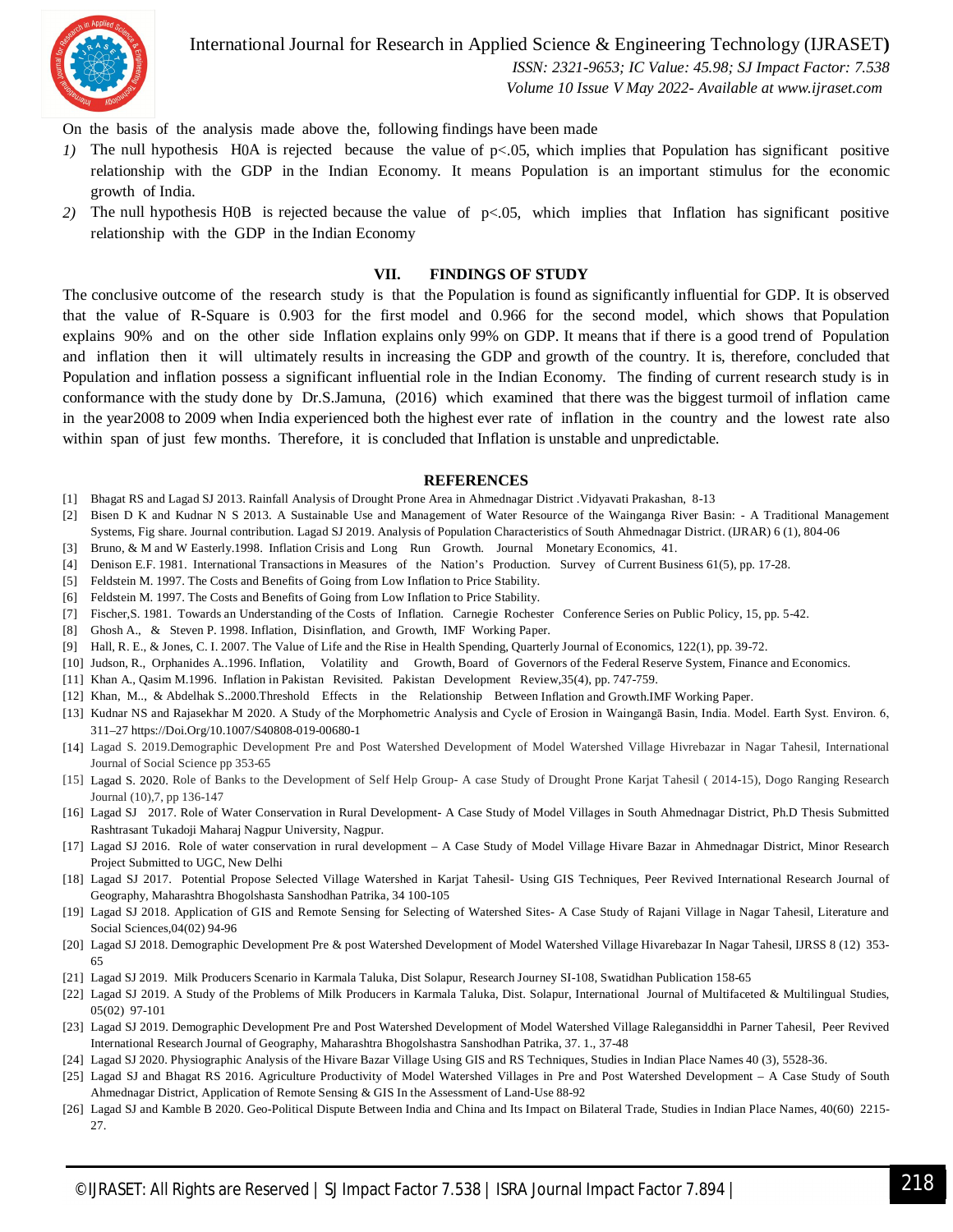

 *ISSN: 2321-9653; IC Value: 45.98; SJ Impact Factor: 7.538*

 *Volume 10 Issue V May 2022- Available at www.ijraset.com*

- [27] Lagad SJ and Sayyed S 2013. Jalvasthapan, Shodhankan , Prathmesh Prakashan, 02(02)186-90.
- [28] Lokeswar R.2012.Impact of Inflation And GDP on Stock Market Returns, In India.International Journal of Advanced Research, 1(6).
- [29] Lucas R. 2000. Inflation and Welfare. Econometrica, 68, pp. 247-374.
- [30] S.Jamuna. 2016. Inflation and Its Impact on Indian. International Journal of Application or Innovation in Engineering & Management (IJAIEM), 5(4).
- [31] Sarel, M. 1996. Non linearaffects of inflation on economic growth. IMF Working Staff Papers, 43(1), pp. 199-215.
- [32] Tobin J.1965. Money and Economic Growth, Econometrica, 33 (4), 671-684.
- [33] Trading Economics.2016.India GDP Growth Rate, Retrieved January from http://www.tradingeconomics.com/india/gdp-growth- annual.